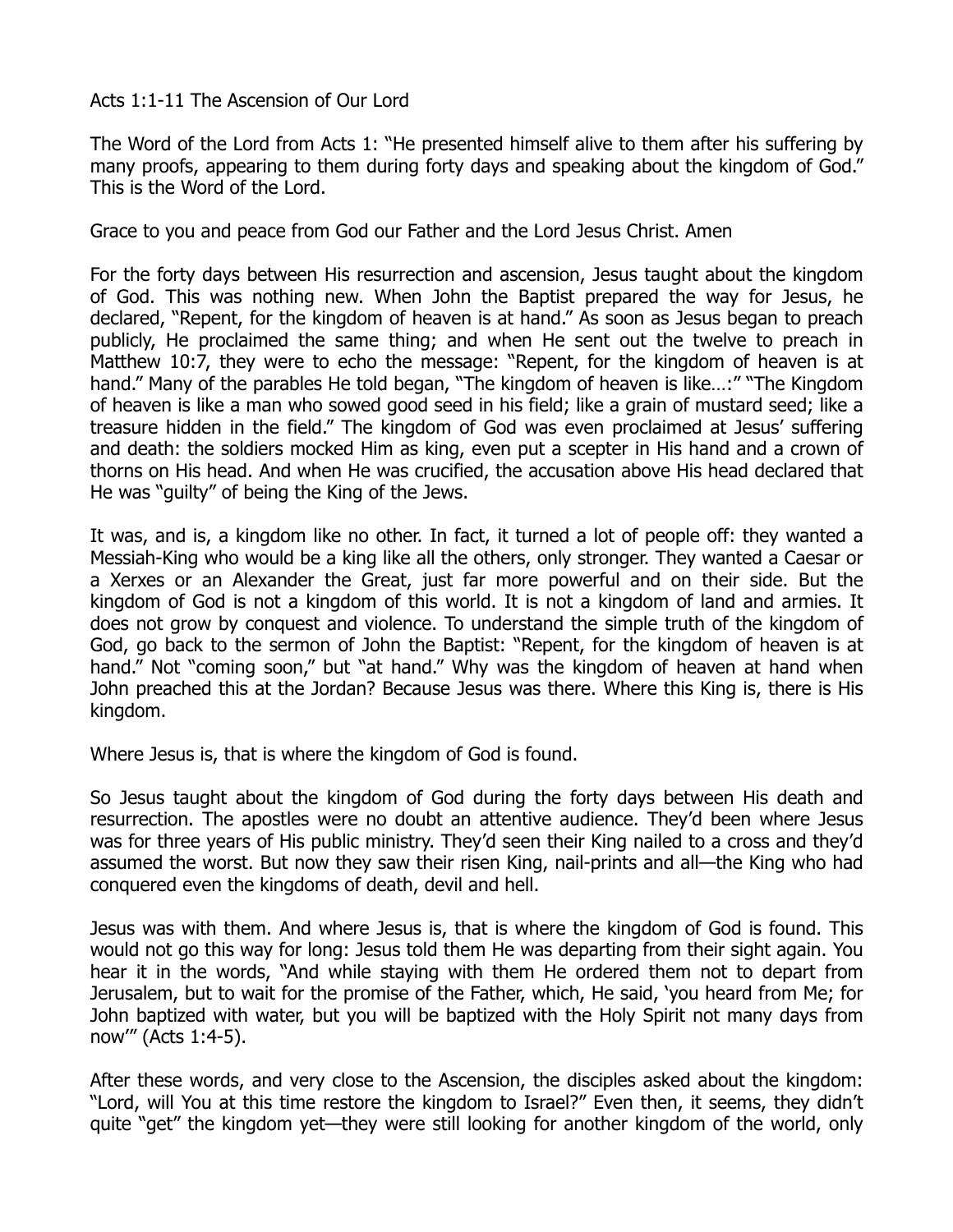better. So Jesus responded, "It is not for you to know times or seasons that the Father has fixed by His own authority. But you will receive power when the Holy Spirit has come upon you, and you will be My witnesses in Jerusalem and in all Judea and Samaria, and to the end of the earth."

Then He ascended into heaven. He was lifted up, body and all—received by a cloud out of their sight. Then angels declared to them, "Men of Galilee, why do you stand looking into heaven? This Jesus, who was taken up from you into heaven, will come in the same way as you saw Him go into heaven."

The King was gone; and where Jesus is, that is where you find His kingdom. Did this mean that the kingdom was gone too? What did this mean—for the apostles and for the rest of the believers?

Were they on their own, apart from Christ, until the King returned in glory?

Not at all. Remember, Jesus promised them that the Holy Spirit would come upon them—this would happen at Pentecost. What does the Holy Spirit do? He uses the Word of God to bring people to faith—and where the Word of God is, you will also find Jesus—the Word made flesh.

The Holy Spirit joins people to Jesus' death and resurrection in Holy Baptism—people are joined to Christ by water and the Word: He is not far away, but promises He is with you to the end of the age. And the Holy Spirit works to deliver Jesus' body and blood for the forgiveness of sins in the Holy Communion. In other words, the work of the Holy Spirit is to bring Jesus to you. And where Jesus is, there the Kingdom of God is found. That's why Jesus sent the apostles to be His witnesses, to preach His Word.

The Holy Spirit would work through that Word to bring Jesus to them. That's how the kingdom of God spreads on earth. This is a treasure that we gladly proclaim; and among Christians, we are best prepared to do so. See, many Christians today believe that Jesus is only in heaven because He has a human body, and the laws of physics dictate that a human body may only be in one place at a time. But our Lord, the Creator of physics, is greater than the laws of physics.

So, for instance, when He says of bread and wine, "This is My body and this is My blood," we don't say, "that's physically impossible." We give thanks that Jesus is present with us, forgiving our sins and strengthening our faith. Jesus is here. And where Jesus is, there is His kingdom. That means that you are in His kingdom now. You don't see it yet, but you've got His Word on it. Other Christians believe that Jesus will come back in glory, before the Last Day, and set up a kingdom on earth that will last for a thousand years before He ends this world.

Like many in the first century, they expect the Messiah to set up an empire on earth. This is a bad reading of the book of Revelation, and it has the unfortunate effect of teaching that Jesus and His kingdom are future things, not present realities. But you know better: in His means of grace, Jesus is here.